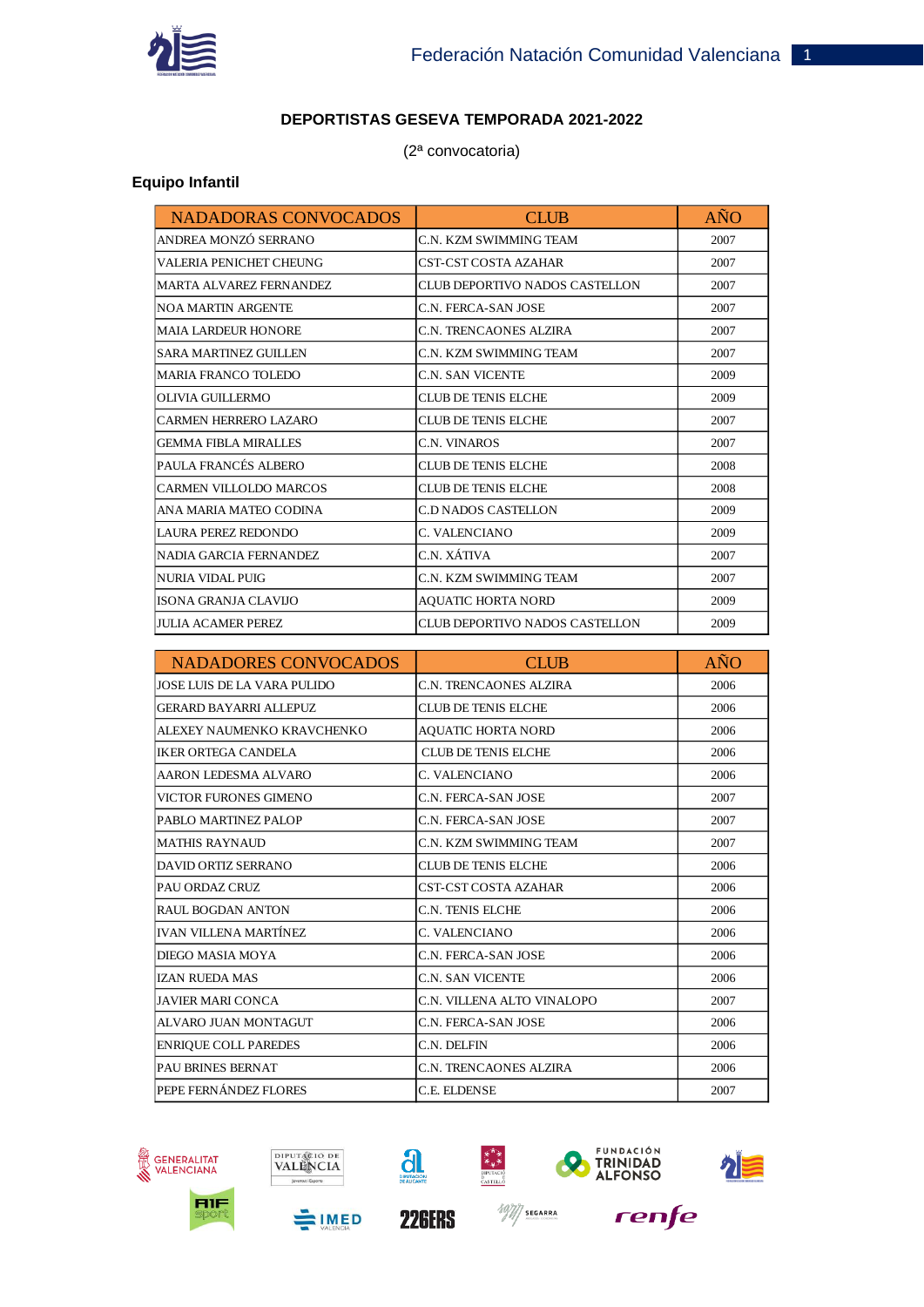

## **Equipo Alevín**

| <b>NADADORAS CONVOCADOS</b>    | <b>CLUB</b>                      | AÑO  |
|--------------------------------|----------------------------------|------|
| PATRICIA QUESADA BORNÁS        | C.N. CMD HORADADA                | 2010 |
| <b>GABRIELA SÁNCHEZ CRIADO</b> | C.N. CMD HORADADA                | 2010 |
| <b>PAZ JOLLEY ANDREU</b>       | C.N. FERCA-SAN JOSE              | 2010 |
| <b>MAYA IVANOVA</b>            | CLUB NATACION BARRACUDAS TORRENT | 2010 |
| JIMENA CERDÁ GARCÍA            | C.E. ELDENSE                     | 2010 |
| AMPARO BASCUÑAN BOSCH          | <b>AQUATIC HORTA NORD</b>        | 2010 |
| PAULA CRESPO VALERO            | C. VALENCIANO                    | 2010 |
| <b>CARLA FERNANDEZ GOMEZ</b>   | C.N. FERCA-SAN JOSE              | 2010 |
| CARLA MORCILLO MIRALLES        | CLUB DEPORTIVO NADOS CASTELLON   | 2010 |
| NOA ZAMBRANA BUSOUIER          | C.N. ELCHE                       | 2010 |
| <b>VALERIA RUBIO SAUS</b>      | C. VALENCIANO                    | 2010 |

| <b>NADADORES CONVOCADOS</b>   | <b>CLUB</b>                    | <b>AÑO</b> |
|-------------------------------|--------------------------------|------------|
| <b>LEONID STEPANOV</b>        | CLUB DE TENIS ELCHE            | 2008       |
| SERGIO MARTINEZ ZORNOZA       | C.N. VILLENA ALTO VINALOPO     | 2008       |
| RODRIGO GOMARIZ LINERO        | CLUB DE TENIS ELCHE            | 2009       |
| <b>IKER RUIZ DE LA MERCED</b> | C.N. TRENCAONES ALZIRA         | 2008       |
| <b>MOISES HERRAIZ MARIN</b>   | C.N. FERCA-SAN JOSE            | 2008       |
| ALVARO FERNANDEZ MORELLO      | C.D. SALVAMENTO NATACIÓN SILLA | 2008       |
| OSCAR VERDU SABATER           | C.N. SAN VICENTE               | 2008       |
| ICAMERON GREIG HASTINGS       | CLUB NATACIÓN ALFA TORREVIEJA  | 2008       |
| PABLO CANDELA PATIÑO          | C.N. VILLENA ALTO VINALOPO     | 2009       |
| SIMÓN VADILLO MARCOS          | CLUB NATACIÓ ONDARA            | 2009       |
| ERIC SERBAN LOZOYA            | CLUB DEPORTIVO NADOS CASTELLON | 2008       |
| <b>DANIEL REAL BALLESTER</b>  | C.N. FERCA-SAN JOSE            | 2008       |
| <b>MEROUANE HAMMOUD</b>       | C.N. SAN VICENTE               | 2008       |
| SERGIO BARRANQUERO RUIZ       | CLUB NATACION CMD HORADADA     | 2009       |

## **Nadador@s invitados**

| <b>NADADORXS INVITADOS</b>  | <b>CLUB</b>                | <b>ANO</b> |
|-----------------------------|----------------------------|------------|
| VICTOR NIKOLOV ABARAVICIUS  | C.N. ELCHE                 | 2008       |
| VEGA SANCHIS RUBIO          | C.N. NEPTUNO-L'ALCUDIA     | 2010       |
| PAULA OLIVER PINILLA        | C.N. SAN VICENTE           | 2010       |
| ADRIAN VIDAL GARCIA         | C.N. TRENCAONES ALZIRA     | 2009       |
| GABRIEL HERNANDEZ PINARDELL | C.N. VINAROS               | 2008       |
| <b>JOSEP JOVER ESTRUCH</b>  | C.N.E. GANDIA              | 2008       |
| PABLO PALAZON PEREZ         | <b>CLUB DE TENIS ELCHE</b> | 2008       |
| ALEXEI ISARIEV              | CLUB NATACION CMD HORADADA | 2008       |





**SIMED** 



**226ERS** 



 $\frac{397}{7}$  SEGARRA



renfe